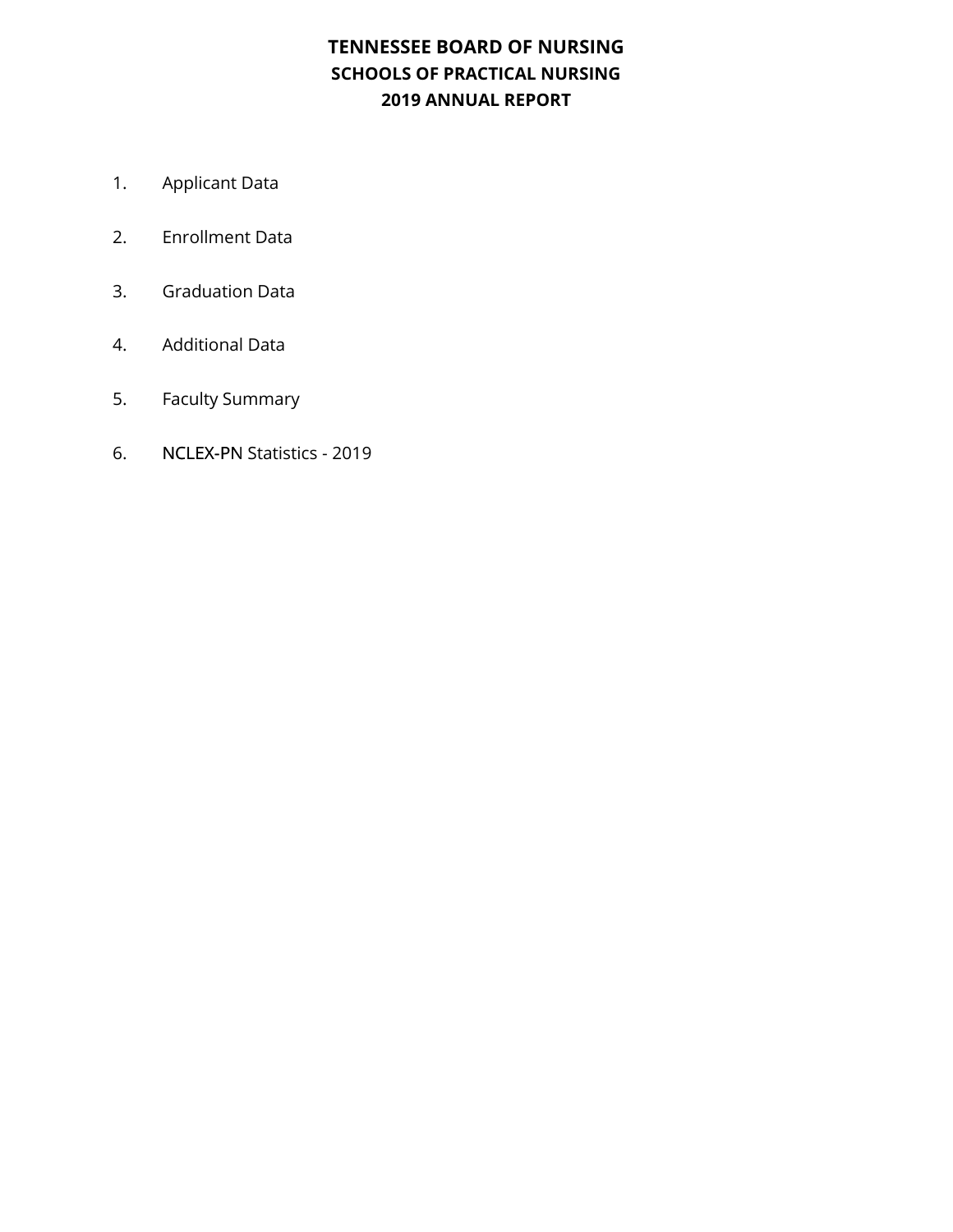### **2020 Approval Recommendations for Practical Nursing Programs Based on Rules and Position Statements**

|   | PRACTICAL NURSING SCHOOL                           | paseu on nules and r osition statements<br>2020 Approval Status | Comments                                 |
|---|----------------------------------------------------|-----------------------------------------------------------------|------------------------------------------|
| 1 | <b>Allied Health Careers Institute</b>             | Initial 2019                                                    | 1st class beginning 2020                 |
| 2 | Appalachian Regional PN Progam                     | Full                                                            |                                          |
| 3 | Chattanooga College PN Program                     | Full                                                            |                                          |
| 4 | Chattanooga State CC PN Program                    | Full                                                            |                                          |
| 5 | <b>Four Rivers Regional PN Program</b>             | Full                                                            | 81 % NCLEX Pass Rate - Letter of Concern |
| 6 | Jackson Regional PN Program                        | Full                                                            |                                          |
|   | 7 South Central Regional PN Program                | Full                                                            |                                          |
| 8 | South College PN Program                           | Initial<br>Appear for Hearing                                   |                                          |
| 9 | Stones River PN Program at TCAT-Murfreesboro       | Initial 2019                                                    | 1st class beginning 2020                 |
|   | 10 The Healthcare Institute                        | Initial                                                         |                                          |
|   | 11 TN College of Applied Technology - Athens       | Full                                                            |                                          |
|   | 12 TN College of Applied Technology - Crossville   | Appear for hearing                                              |                                          |
|   | 13 TN College of Applied Technology - Dickson      | Full                                                            |                                          |
|   | 14 TN College of Applied Technology - Elizabethton | Full                                                            |                                          |
|   | 15 TN College of Applied Technology - Harriman     | Full                                                            |                                          |
|   | 16 TN College of Applied Technology - Hartsville   | Full                                                            |                                          |
|   | 17 TN College of Applied Technology - Hohenwald    | Full                                                            |                                          |
|   | 18 TN College of Applied Technology - Knoxville    | Full                                                            |                                          |
|   | 19 TN College of Applied Technology - Livingston   | Full                                                            |                                          |
|   | 20 TN College of Applied Technology - Memphis      | Full                                                            |                                          |
|   | 21 TN College of Applied Technology - Morristown   | Full                                                            |                                          |
|   | 22 TN College of Applied Technology - Murfreesboro | Conditional with suspended<br>enrollment<br>-closing 2020       |                                          |
|   | 23 TN College of Applied Technology - Nashville    | Full                                                            |                                          |
|   | 24 TN College of Applied Technology - Paris        | Full                                                            | 100% NCLEX pass rate; certificate        |
|   | 25 Tennessee Valley Regional PN Program            | Full                                                            |                                          |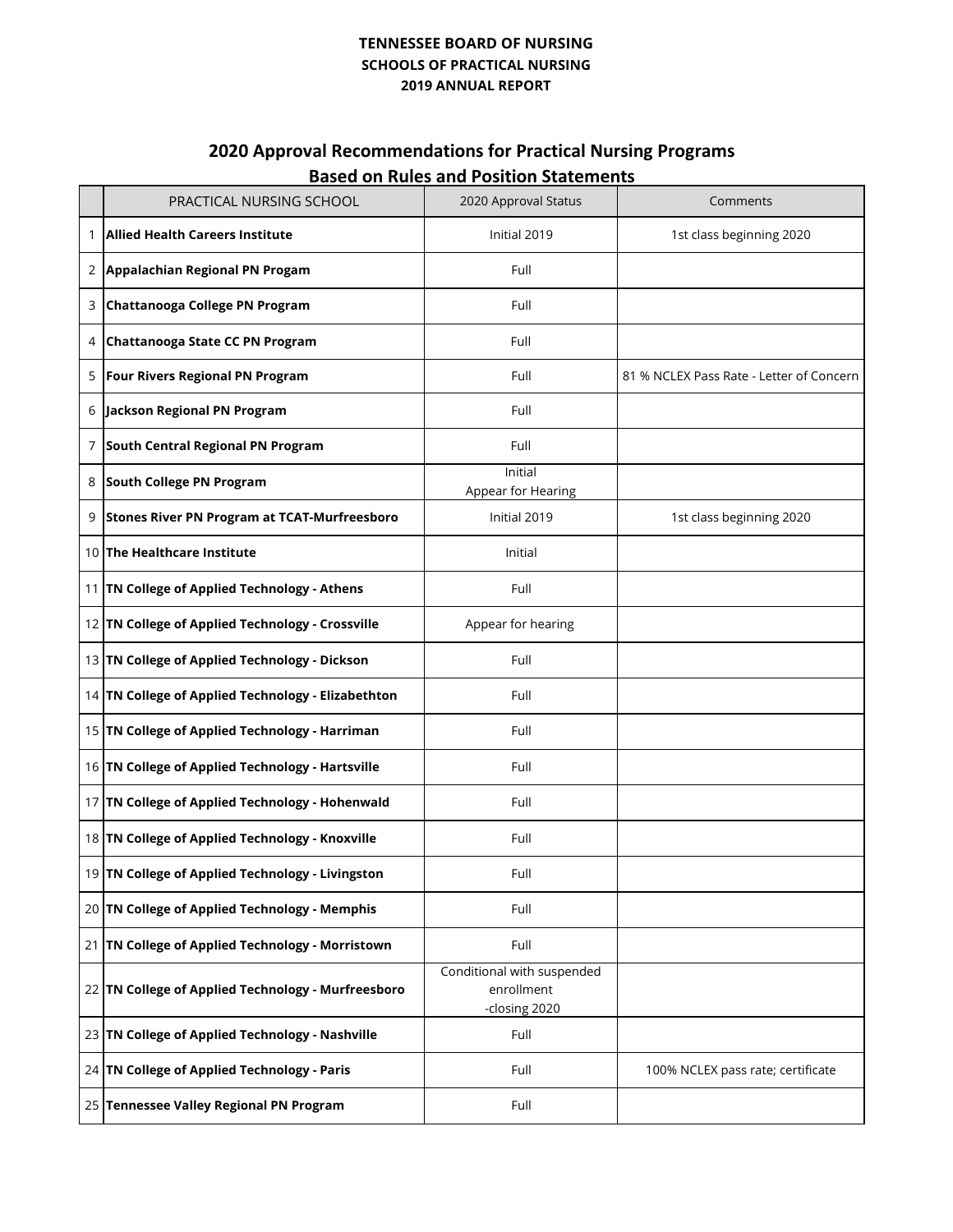| <b>Applicant Data for 12 Month Reporting Period</b><br>(November 1, 2018 - October 31, 2019) |                           |                         |                        |               |  |  |  |  |  |  |  |
|----------------------------------------------------------------------------------------------|---------------------------|-------------------------|------------------------|---------------|--|--|--|--|--|--|--|
| School                                                                                       | Seats for New<br>Students | Qualified<br>Applicants | Admitted<br>Applicants | New Enrollees |  |  |  |  |  |  |  |
| <b>Allied Health Careers Inst.</b>                                                           |                           |                         |                        |               |  |  |  |  |  |  |  |
| <b>Appalachian Regional PN</b>                                                               | 110                       | 101                     | 101                    | 91            |  |  |  |  |  |  |  |
| <b>Chattanooga College PN</b>                                                                | 60                        | 42                      | 42                     | 42            |  |  |  |  |  |  |  |
| <b>Chattanooga State CC PN</b>                                                               | 49                        | 49                      | 49                     | 37            |  |  |  |  |  |  |  |
| <b>Four Rivers Regional PN</b>                                                               | Unlimited                 | 361                     | 174                    | 167           |  |  |  |  |  |  |  |
| <b>Jackson Regional PN</b>                                                                   | 193                       | 226                     | 189                    | 176           |  |  |  |  |  |  |  |
| South Central Regional PN                                                                    | 50                        | 70                      | 50                     | 50            |  |  |  |  |  |  |  |
| <b>South College</b>                                                                         | 260                       | 260                     | 260                    | 217           |  |  |  |  |  |  |  |
| <b>Stones River PN Program</b>                                                               |                           |                         |                        |               |  |  |  |  |  |  |  |
| The Healthcare Inst.                                                                         | 25                        | 36                      | 14                     | 10            |  |  |  |  |  |  |  |
| <b>TCAT - Athens</b>                                                                         | 60                        | 70                      | 60                     | 58            |  |  |  |  |  |  |  |
| <b>TCAT - Crossville</b>                                                                     | 105                       | 85                      | 85                     | 85            |  |  |  |  |  |  |  |
| <b>TCAT - Dickson</b>                                                                        | 150                       | 213                     | 176                    | 148           |  |  |  |  |  |  |  |
| <b>TCAT - Elizabethton</b>                                                                   | Unlimited                 | 200                     | 151                    | 151           |  |  |  |  |  |  |  |
| <b>TCAT - Harriman</b>                                                                       | 80                        | 67                      | 67                     | 61            |  |  |  |  |  |  |  |
| <b>TCAT - Hartsville</b>                                                                     | 75                        | 102                     | 75                     | 65            |  |  |  |  |  |  |  |
| <b>TCAT - Hohenwald</b>                                                                      | 82                        | 85                      | 85                     | 77            |  |  |  |  |  |  |  |
| <b>TCAT - Knoxville</b>                                                                      | 128                       | 195                     | 128                    | 118           |  |  |  |  |  |  |  |
| <b>TCAT - Livingston</b>                                                                     | 105                       | 101                     | 101                    | 101           |  |  |  |  |  |  |  |
| <b>TCAT - Memphis</b>                                                                        | 70                        | 137                     | 74                     | 74            |  |  |  |  |  |  |  |
| <b>TCAT - Morristown</b>                                                                     | 119                       | 143                     | 112                    | 109           |  |  |  |  |  |  |  |
| <b>TCAT - Murfreesboro</b>                                                                   |                           |                         |                        |               |  |  |  |  |  |  |  |
| <b>TCAT - Nashville</b>                                                                      | 126                       | 126                     | 126                    | 117           |  |  |  |  |  |  |  |
| <b>TCAT - Paris</b>                                                                          | 102                       | 182                     | 165                    | 94            |  |  |  |  |  |  |  |
| <b>TN Valley Regional PN</b>                                                                 | 149                       | 160                     | 123                    | 111           |  |  |  |  |  |  |  |
| <b>TOTALS</b>                                                                                | $1734+$                   | 3011                    | 2407                   | 2159          |  |  |  |  |  |  |  |
| Seats for new students = total number of seats available for newly admitted students         |                           |                         |                        |               |  |  |  |  |  |  |  |

total number of seats available for newly admitted stude

**Qualified applicants** = total number of individuals who submitted complete applications on time and who *met all institutional requirements* for formal admission to the nursing program

**Admitted applicants** = total number of individuals who *received official notice form the program that they were invited to begin the nursing program.*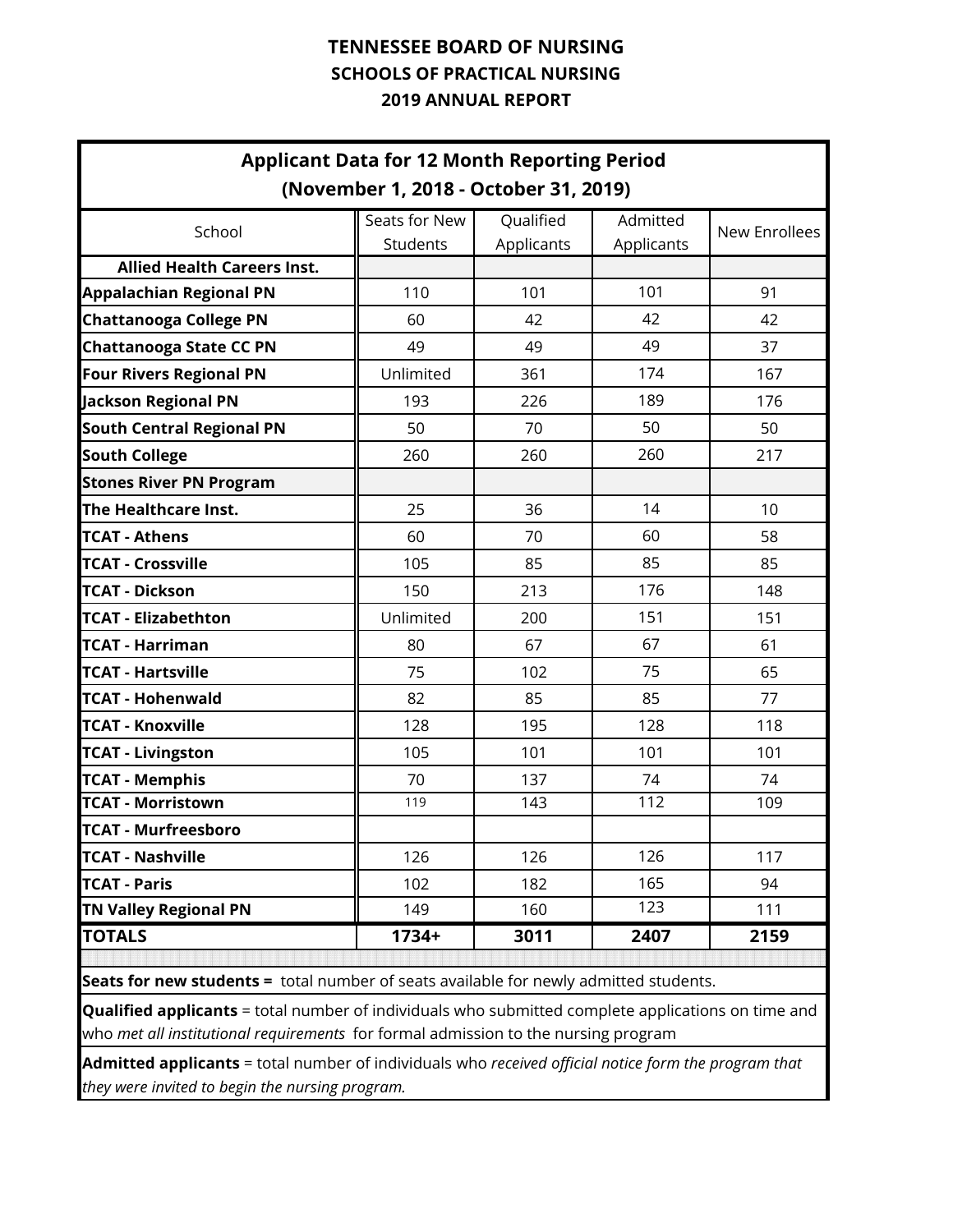**New enrollees** = total number of admitted applicants who enrolled for the first time and were still enrolled after the first two weeks.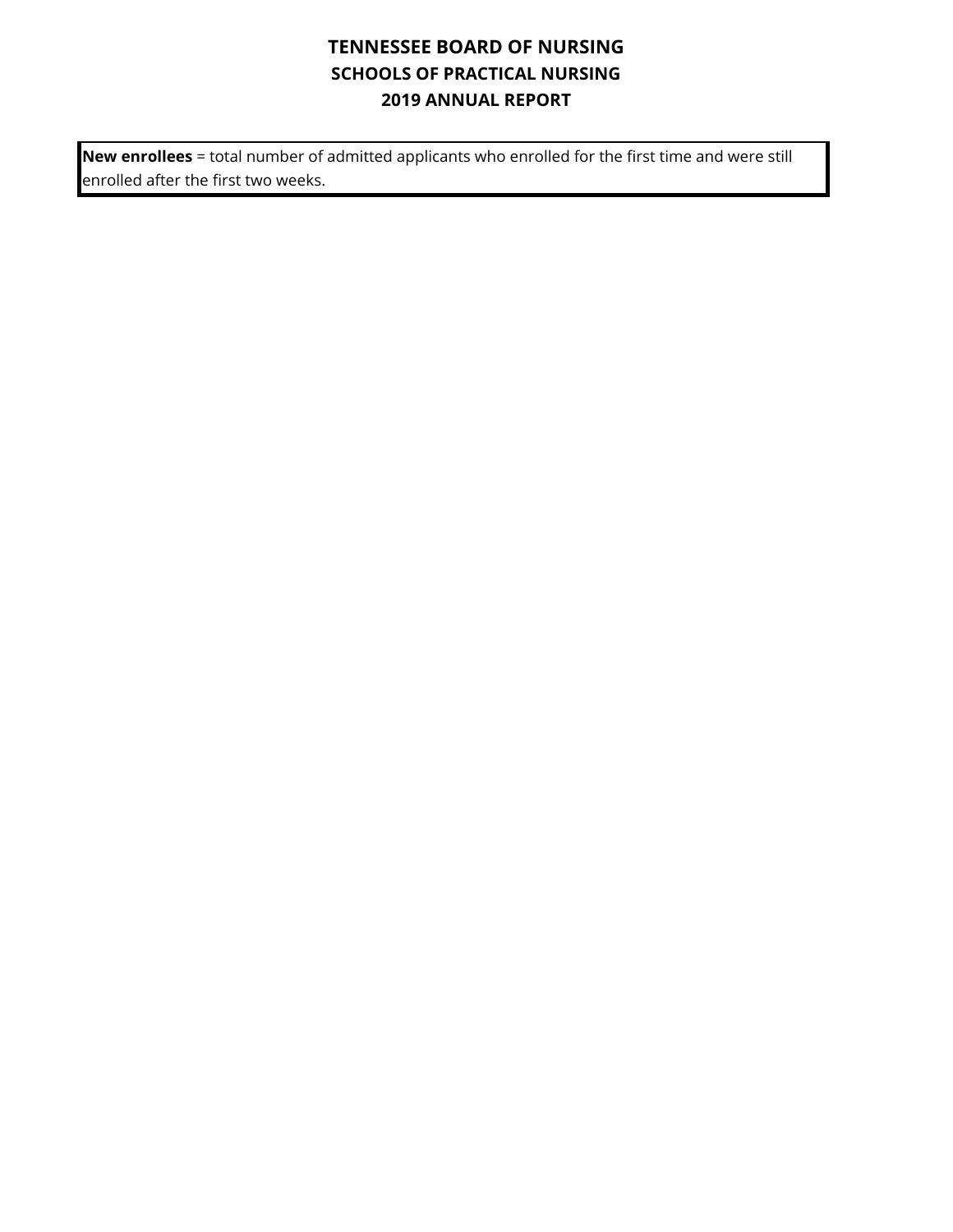×

| <b>ENROLLMENT DATA: FALL TERM CENSUS</b> |                |          |                |          |                |          |                |          |                |          |  |  |
|------------------------------------------|----------------|----------|----------------|----------|----------------|----------|----------------|----------|----------------|----------|--|--|
| School                                   | 2015           |          | 2016           |          | 2017           |          | 2018           |          | 2019           |          |  |  |
|                                          | Classes        | Enrolled | Classes        | Enrolled | Classes        | Enrolled | Classes        | Enrolled | Classes        | Enrolled |  |  |
| <b>Allied Health Careers Inst.</b>       |                |          |                |          |                |          |                |          |                |          |  |  |
| <b>Appalachian Regional PN</b>           | 4              | 78       | 3              | 60       | 2              | 82       | 3              | 94       | $\overline{2}$ | 91       |  |  |
| <b>Chattanooga College PN</b>            | $\mathbf{1}$   | 44       | 0              | $\Omega$ | 2              | 25       | $\overline{2}$ | 26       | $\overline{2}$ | 42       |  |  |
| <b>Chattanooga State CC PN</b>           | 3              | 106      | 3              | 94       | 1              | 36       | 2              | 28       | 22             | 22       |  |  |
| <b>Four Rivers Regional PN</b>           | 8              | 128      | 8              | 150      | 8              | 183      | 9              | 189      | 8              | 139      |  |  |
| Jackson Regional PN                      | 7              | 168      | 7              | 167      | 4              | 98       | 4              | 100      | $\overline{7}$ | 157      |  |  |
| <b>South Central Regional PN</b>         | 3              | 46       | 3              | 45       | 2              | 37       | $\overline{2}$ | 41       | $\overline{2}$ | 50       |  |  |
| <b>South College</b>                     |                |          |                |          |                |          |                |          | 4              | 113      |  |  |
| <b>Stones River PN Program</b>           |                |          |                |          |                |          |                |          |                |          |  |  |
| lThe Healthcare Inst.                    |                |          |                |          |                |          |                |          | 1              | 5        |  |  |
| <b>TCAT - Athens</b>                     | 1              | 43       | 1              | 44       | 1              | 58       | 1              | 49       | 1              | 58       |  |  |
| <b>TCAT - Crossville</b>                 | $\overline{2}$ | 62       | $\overline{2}$ | 80       | $\overline{2}$ | 56       | 3              | 91       | 3              | 70       |  |  |
| <b>TCAT - Dickson</b>                    | 4              | 118      | 4              | 114      | 5              | 126      | 5              | 140      | 5              | 142      |  |  |
| <b>TCAT - Elizabethton</b>               | 3              | 144      | 3              | 151      | 3              | 137      | 3              | 146      | 3              | 151      |  |  |
| lTCAT - Harriman                         | $\overline{2}$ | 63       | $\overline{2}$ | 54       | 2              | 45       | 3              | 68       | 3              | 67       |  |  |
| <b>TCAT - Hartsville</b>                 | 3              | 66       | 2              | 43       | $\overline{2}$ | 63       | 2              | 71       | 2              | 65       |  |  |
| <b>TCAT - Hohenwald</b>                  | 4              | 67       | 4              | 66       | $\overline{4}$ | 80       | 4              | 60       | 3              | 79       |  |  |
| <b>TCAT - Knoxville</b>                  | 3              | 126      | 4              | 109      | 4              | 109      | 3              | 96       | 3              | 117      |  |  |
| <b>TCAT - Livingston</b>                 | 4              | 86       | 3              | 91       | 3              | 83       | 3              | 97       | 3              | 92       |  |  |
| <b>TCAT - Memphis</b>                    | 1              | 66       | $\overline{2}$ | 71       | $\overline{2}$ | 69       | 2              | 68       | 2              | 60       |  |  |
| <b>TCAT - Morristown</b>                 | 4              | 87       | 4              | 87       | 5              | 117      | 5              | 101      | 5              | 108      |  |  |
| lTCAT - Murfreesboro                     | 3              | 69       | $\overline{2}$ | 63       | 3              | 81       | 3              | 82       | $\overline{2}$ | 36       |  |  |
| <b>TCAT - Nashville</b>                  | 4              | 128      | 4              | 132      | 3              | 100      | 4              | 123      | 5              | 100      |  |  |
| <b>TCAT - Paris</b>                      | 3              | 78       | 4              | 77       | 4              | 70       | 1              | 27       | $\overline{2}$ | 50       |  |  |
| <b>TN Valley Regional PN</b>             | 4              | 108      | 4              | 110      | 5              | 102      | 5              | 95       | 5              | 104      |  |  |
| <b>TOTAL</b>                             | 71             | 1881     | 69             | 1808     | 67             | 1757     | 69             | 1792     | 95             | 1918     |  |  |
|                                          |                |          |                |          |                |          |                |          |                |          |  |  |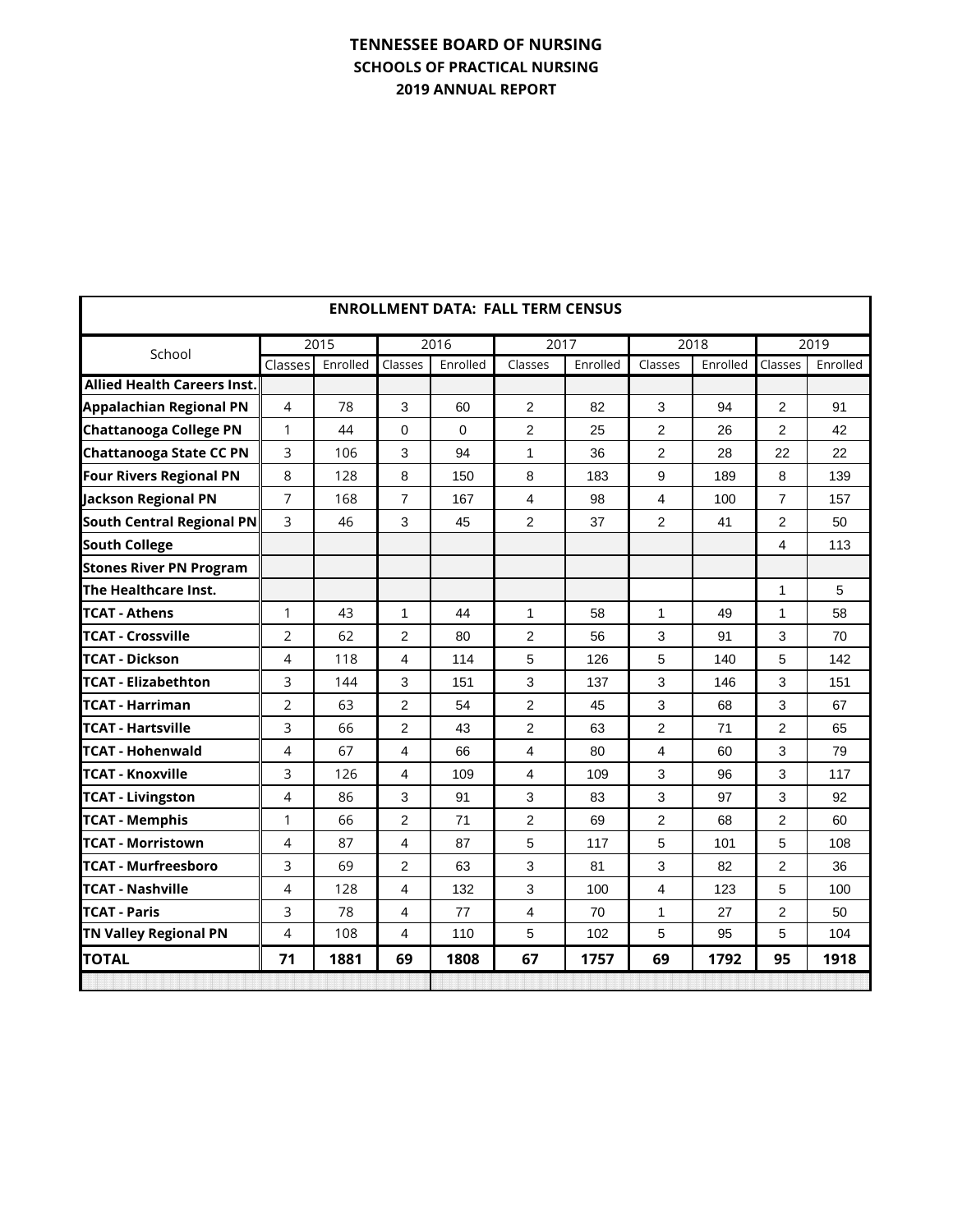| <b>Graduation Data for 12 Month Reporting Period</b><br>(November 1, 2018 - October 31, 2019) |      |      |             |      |      |  |  |  |  |  |  |
|-----------------------------------------------------------------------------------------------|------|------|-------------|------|------|--|--|--|--|--|--|
| School                                                                                        | 2015 | 2016 | 2017        | 2018 | 2019 |  |  |  |  |  |  |
| <b>Allied Health Careers Inst.</b>                                                            |      |      |             |      |      |  |  |  |  |  |  |
| <b>Appalachian Regional PN</b>                                                                | 76   | 60   | 43          | 49   | 51   |  |  |  |  |  |  |
| <b>Chattannoga College PN</b>                                                                 | 17   | 20   | $\mathbf 0$ | 20   | 22   |  |  |  |  |  |  |
| <b>Chattanooga State CC PN</b>                                                                | 101  | 99   | 50          | 18   | 21   |  |  |  |  |  |  |
| <b>Four Rivers Regional PN</b>                                                                | 76   | 92   | 144         | 144  | 125  |  |  |  |  |  |  |
| <b>Jackson Regional PN</b>                                                                    | 110  | 120  | 133         | 136  | 136  |  |  |  |  |  |  |
| <b>Plateau-Valley Regional PN</b>                                                             | 14   |      |             |      |      |  |  |  |  |  |  |
| <b>South Central Regional PN</b>                                                              | 17   | 41   | 36          | 32   | 38   |  |  |  |  |  |  |
| <b>South College</b>                                                                          |      |      |             |      | 22   |  |  |  |  |  |  |
| <b>Stones River PN</b>                                                                        |      |      |             |      |      |  |  |  |  |  |  |
| The Healthcare Inst.                                                                          |      |      |             |      | 14   |  |  |  |  |  |  |
| <b>TCAT - Athens</b>                                                                          | 34   | 38   | 32          | 45   | 38   |  |  |  |  |  |  |
| <b>TCAT - Crossville</b>                                                                      | 32   | 39   | 34          | 42   | 68   |  |  |  |  |  |  |
| <b>TCAT - Dickson</b>                                                                         | 84   | 90   | 107         | 100  | 109  |  |  |  |  |  |  |
| <b>TCAT - Elizabethton</b>                                                                    | 125  | 115  | 126         | 106  | 138  |  |  |  |  |  |  |
| <b>TCAT - Harriman</b>                                                                        | 32   | 36   | 25          | 31   | 26   |  |  |  |  |  |  |
| <b>TCAT - Hartsville</b>                                                                      | 51   | 50   | 31          | 48   | 48   |  |  |  |  |  |  |
| <b>TCAT - Hohenwald</b>                                                                       | 58   | 58   | 62          | 39   | 48   |  |  |  |  |  |  |
| <b>TCAT - Knoxville</b>                                                                       | 105  | 107  | 82          | 78   | 72   |  |  |  |  |  |  |
| <b>TCAT - Livingston</b>                                                                      | 58   | 76   | 81          | 72   | 72   |  |  |  |  |  |  |
| <b>TCAT - Memphis</b>                                                                         | 40   | 46   | 32          | 54   | 44   |  |  |  |  |  |  |
| <b>TCAT - Morristown</b>                                                                      | 61   | 70   | 70          | 86   | 81   |  |  |  |  |  |  |
| <b>TCAT - Murfreesboro</b>                                                                    | 27   | 59   | 48          | 51   | 70   |  |  |  |  |  |  |
| <b>TCAT - Nashville</b>                                                                       | 80   | 78   | 82          | 57   | 75   |  |  |  |  |  |  |
| <b>TCAT - Paris</b>                                                                           | 43   | 69   | 48          | 59   | 55   |  |  |  |  |  |  |
| <b>TN Valley Regional PN</b>                                                                  | 79   | 66   | 86          | 60   | 67   |  |  |  |  |  |  |
| <b>TOTAL</b>                                                                                  | 1320 | 1429 | 1352        | 1327 | 1440 |  |  |  |  |  |  |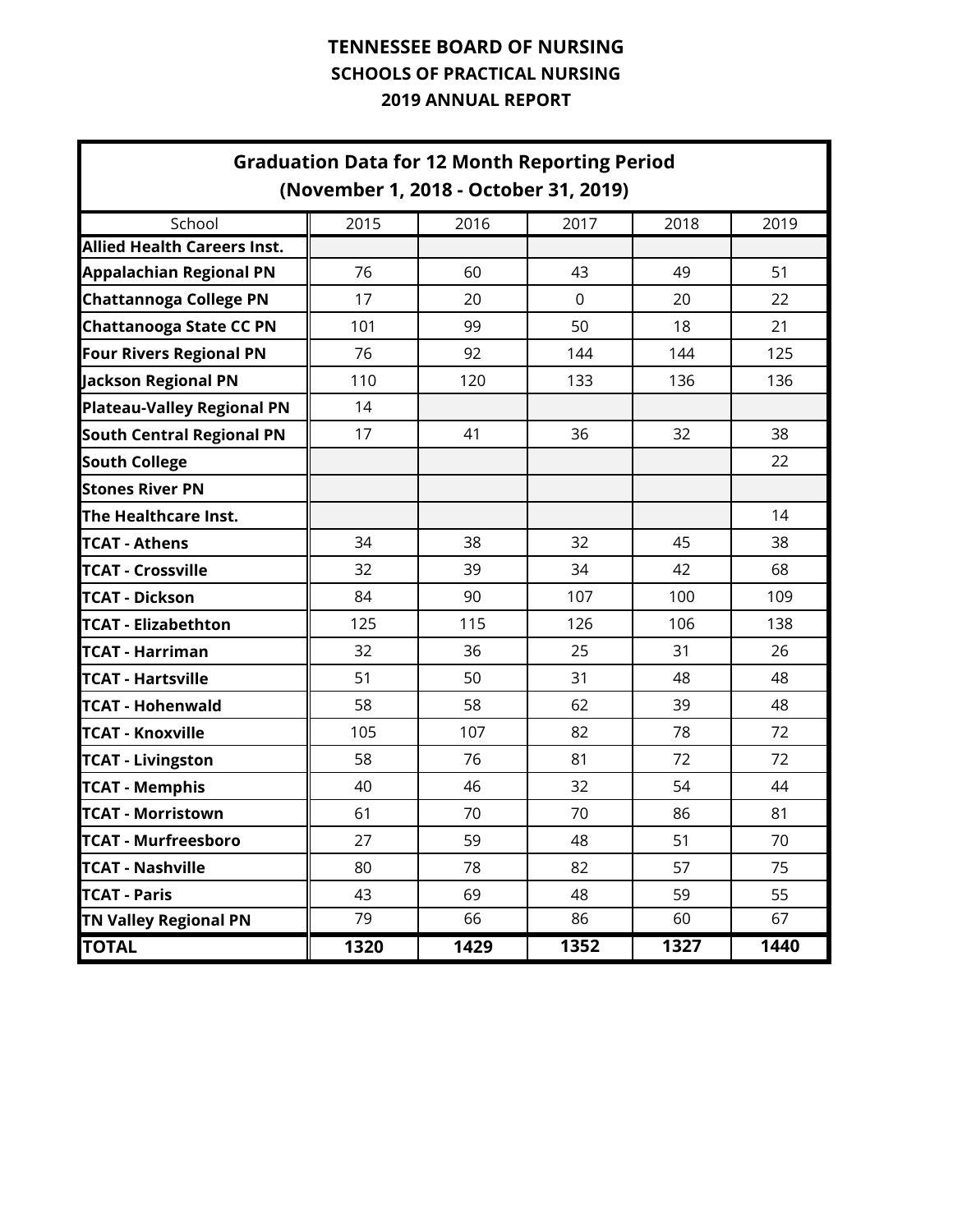**FACULTY**

| School                             |                | Full-time faculty | Part-time Faculty       |                  |  |  |
|------------------------------------|----------------|-------------------|-------------------------|------------------|--|--|
|                                    | Number         | Vacancy           | Number                  | Vacancy          |  |  |
| <b>Allied Health Careers Inst.</b> |                |                   |                         |                  |  |  |
| <b>Appalachian Regional PN</b>     | 4              | 1                 | 5                       | $\mathbf{1}$     |  |  |
| <b>Chattanooga College PN</b>      | $\overline{2}$ | 0                 | 6                       | 0                |  |  |
| <b>Chattanooga State CC PN</b>     | 5              | $\mathbf{1}$      | $\overline{4}$          | $\mathbf{1}$     |  |  |
| <b>Four Rivers Regional PN</b>     | 9              | $\mathbf 0$       | $\overline{\mathbf{4}}$ | $\overline{2}$   |  |  |
| <b>Jackson Regional PN</b>         | 10             | 0                 | 5                       | $\mathbf 0$      |  |  |
| <b>South Central Regional PN</b>   | 3              | $\overline{0}$    | $\overline{2}$          | $\overline{0}$   |  |  |
| <b>South College</b>               | 8              | 0                 | 22                      | $\mathbf 0$      |  |  |
| <b>Stones River PN</b>             |                |                   |                         |                  |  |  |
| The Healthcare Inst.               | $\overline{2}$ | $\mathbf{1}$      | 3                       | $\overline{0}$   |  |  |
| <b>TCAT - Athens</b>               | 3              | $\overline{0}$    | $\mathbf{1}$            | $\overline{0}$   |  |  |
| <b>TCAT - Crossville</b>           | $\overline{4}$ | 0                 | $\overline{7}$          | $\mathbf 0$      |  |  |
| <b>TCAT - Dickson</b>              | $\overline{7}$ | 0                 | 6                       | $\mathbf 0$      |  |  |
| <b>TCAT - Elizabethton</b>         | 4              | 0                 | 5                       | $\mathbf 0$      |  |  |
| <b>TCAT - Harriman</b>             | 3              | 1                 | 5                       | $\overline{3}$   |  |  |
| <b>TCAT - Hartsville</b>           | 3              | 0                 | $\overline{2}$          | $\mathbf 0$      |  |  |
| <b>TCAT - Hohenwald</b>            | 6              | 0                 | $\boldsymbol{0}$        | $\mathbf 0$      |  |  |
| <b>TCAT - Knoxville</b>            | $\overline{7}$ | 0                 | $\overline{4}$          | $\mathbf 0$      |  |  |
| <b>TCAT - Livingston</b>           | $\overline{4}$ | $\overline{0}$    | $\overline{2}$          | $\overline{0}$   |  |  |
| <b>TCAT - Memphis</b>              | 5              | 0                 | $\overline{2}$          | $\boldsymbol{0}$ |  |  |
| <b>TCAT - Morristown</b>           | 8              | 0                 | $\overline{4}$          | $\overline{0}$   |  |  |
| <b>TCAT - Murfreesboro</b>         | $\overline{3}$ | $\mathbf{1}$      | $\overline{\mathbf{4}}$ | $\overline{0}$   |  |  |
| <b>TCAT - Nashville</b>            | 11             | 0                 | 3                       | $\mathbf 0$      |  |  |
| <b>TCAT - Paris</b>                | 6              | 0                 | $\mathbf 0$             | $\mathbf 0$      |  |  |
| <b>TN Valley Regional PN</b>       | 6              | $\mathsf 0$       | 10                      | $\mathbf{1}$     |  |  |
| <b>TOTALS</b>                      | 123            | 5                 | 106                     | 8                |  |  |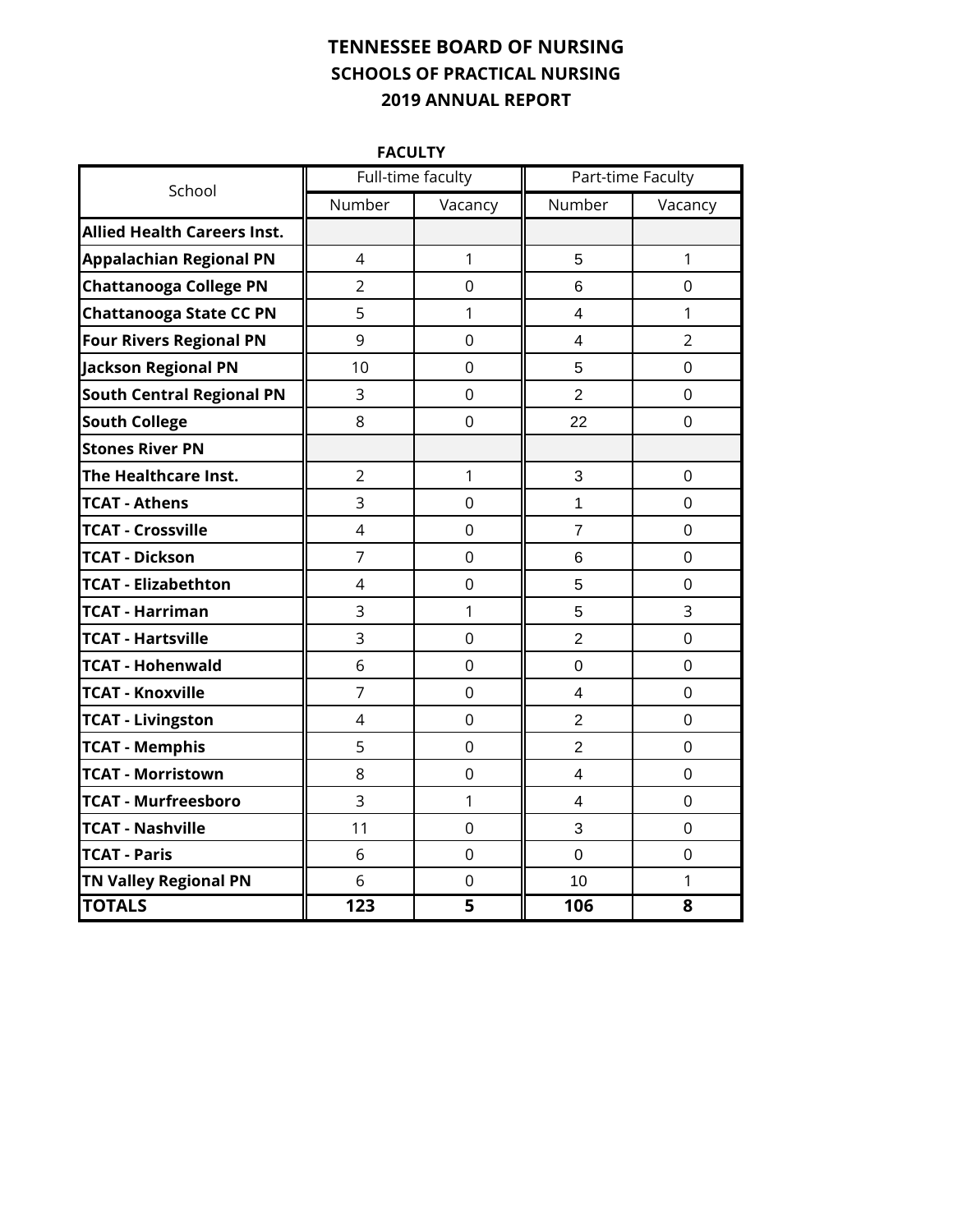| <b>2019 ADDITIONAL DATA</b>       |                            |                       |                             |                                                    |  |  |  |  |  |  |  |  |
|-----------------------------------|----------------------------|-----------------------|-----------------------------|----------------------------------------------------|--|--|--|--|--|--|--|--|
| School                            | Articulation<br>Agreements | <b>Predictor Test</b> | <b>Predictor Test Score</b> | Maximum Sim<br>Replacing Clinical<br>in any course |  |  |  |  |  |  |  |  |
| <b>Allied Health Career Inst.</b> |                            |                       |                             |                                                    |  |  |  |  |  |  |  |  |
| <b>Appalachian Regional PN</b>    | No                         | <b>ATI</b>            | 90%                         | 40%                                                |  |  |  |  |  |  |  |  |
| <b>Chattanooga College PN</b>     | No                         | PN                    | 850                         | 50%                                                |  |  |  |  |  |  |  |  |
| <b>Chattanooga State CC PN</b>    | Yes                        | <b>HESI</b>           | 850                         | 25%                                                |  |  |  |  |  |  |  |  |
| <b>Four Rivers Regional PN</b>    | <b>No</b>                  | <b>HESI</b>           | 900                         | 50%                                                |  |  |  |  |  |  |  |  |
| <b>Jackson Regional PN</b>        | <b>No</b>                  | <b>HESI</b>           | 900%                        | 0%                                                 |  |  |  |  |  |  |  |  |
| <b>South Central Reg PN</b>       | <b>No</b>                  | <b>KAPLAN</b>         | 75%                         | 15%                                                |  |  |  |  |  |  |  |  |
| <b>South College</b>              | Yes                        | <b>ATI</b>            | 90%                         | 14%                                                |  |  |  |  |  |  |  |  |
| <b>Stones River PN</b>            |                            |                       |                             |                                                    |  |  |  |  |  |  |  |  |
| The Healthcare Inst.              | Yes                        | <b>HESI</b>           | 850                         | 7%                                                 |  |  |  |  |  |  |  |  |
| <b>TCAT - Athens</b>              | <b>No</b>                  | ATI                   | 69.3                        | 0%                                                 |  |  |  |  |  |  |  |  |
| <b>TCAT - Crossville</b>          | <b>No</b>                  | N/A                   | N/A                         | 0%                                                 |  |  |  |  |  |  |  |  |
| <b>TCAT - Dickson</b>             | Yes                        | <b>HESI</b>           | No Req.                     | 15%                                                |  |  |  |  |  |  |  |  |
| <b>TCAT - Elizabethton</b>        | <b>No</b>                  | ATI                   | 85%                         | 25%                                                |  |  |  |  |  |  |  |  |
| <b>TCAT - Harriman</b>            | <b>No</b>                  | <b>KAPLAN</b>         | 70                          | 25%                                                |  |  |  |  |  |  |  |  |
| <b>TCAT - Hartsville</b>          | No                         | N/A                   | N/A                         | 30%                                                |  |  |  |  |  |  |  |  |
| <b>TCAT - Hohenwald</b>           | Yes                        | N/A                   | N/A                         | 10%                                                |  |  |  |  |  |  |  |  |
| <b>TCAT - Knoxville</b>           | Yes                        | ATI                   | 80%                         | 50%                                                |  |  |  |  |  |  |  |  |
| <b>TCAT - Livingston</b>          | No                         | ATI                   | 80%                         | 30%                                                |  |  |  |  |  |  |  |  |
| <b>TCAT - Memphis</b>             | No                         | <b>KAPLAN</b>         | 77%                         | 10%                                                |  |  |  |  |  |  |  |  |
| <b>TCAT - Morristown</b>          | Yes                        | <b>KAPLAN</b>         | 65                          | 25%                                                |  |  |  |  |  |  |  |  |
| <b>TCAT - Murfreesboro</b>        | No                         | ATI                   | 68                          | 25%                                                |  |  |  |  |  |  |  |  |
| <b>TCAT - Nashville</b>           | No                         | N/A                   | N/A                         | 25%                                                |  |  |  |  |  |  |  |  |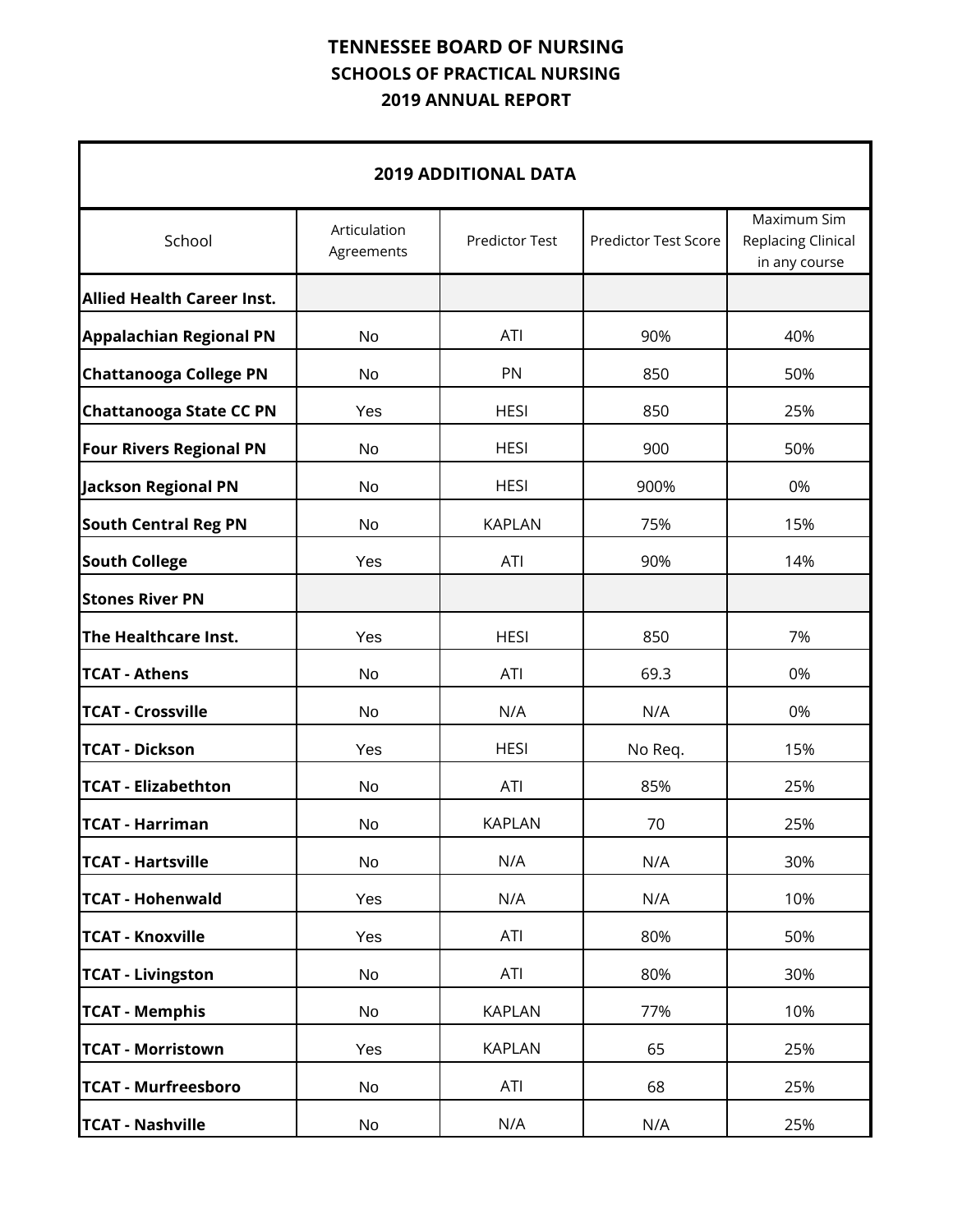| <b>2019 ADDITIONAL DATA</b>  |                            |                       |                      |                                                    |  |  |  |  |  |  |  |  |
|------------------------------|----------------------------|-----------------------|----------------------|----------------------------------------------------|--|--|--|--|--|--|--|--|
| School                       | Articulation<br>Agreements | <b>Predictor Test</b> | Predictor Test Score | Maximum Sim<br>Replacing Clinical<br>in any course |  |  |  |  |  |  |  |  |
| <b>TCAT - Paris</b>          | No.                        | <b>HESI</b>           | 850                  | 40%                                                |  |  |  |  |  |  |  |  |
| <b>TN Valley Regional PN</b> | Yes                        | <b>HESI</b>           | 850                  | 25%                                                |  |  |  |  |  |  |  |  |